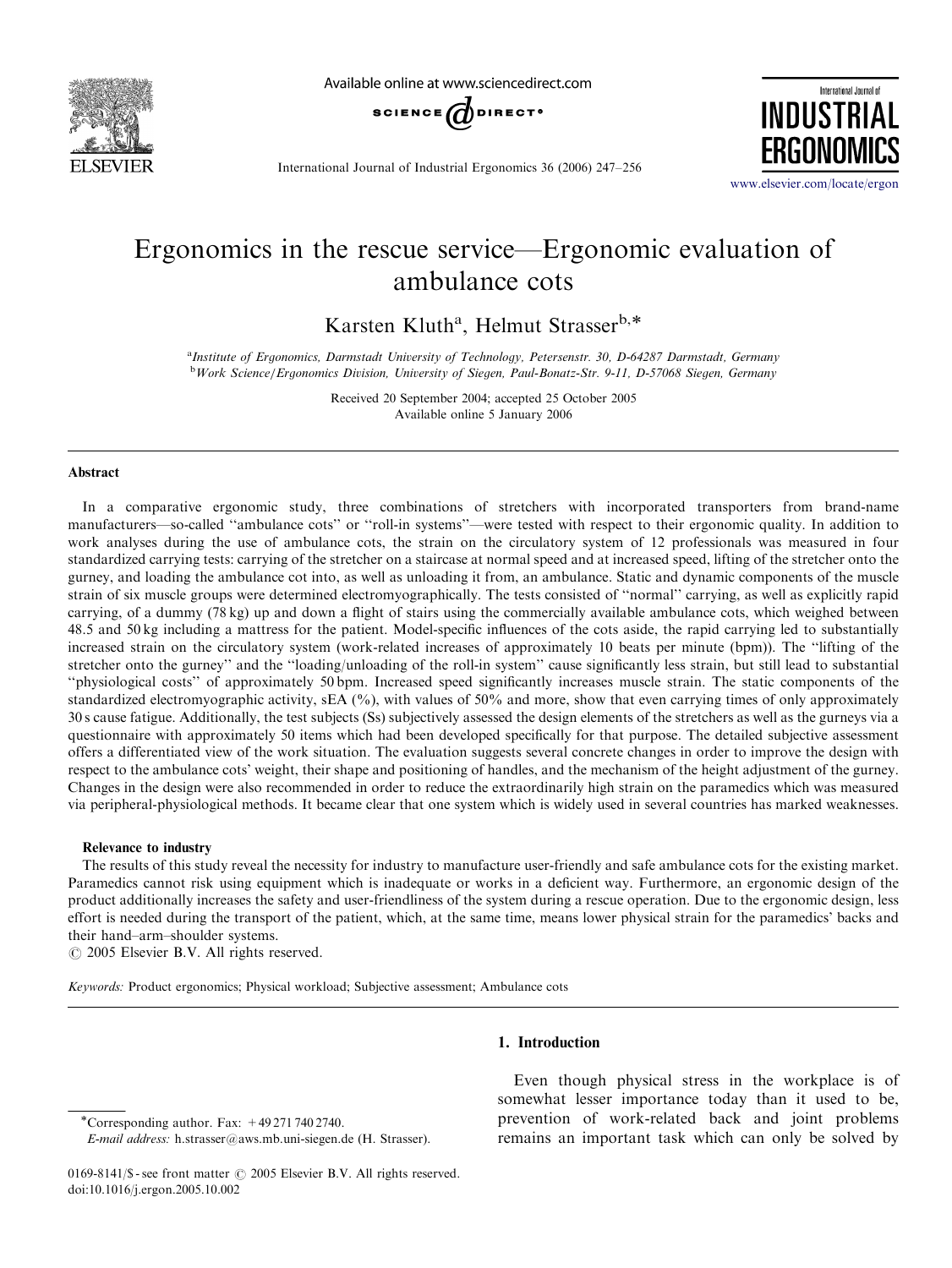occupational medicine and ergonomics together (cp. [Hartmann, 2000](#page--1-0)). Although the lifting of heavy loads at work is limited and regulated, for example by the [Lastenhandhabungsverordnung](#page--1-0) in Germany (1996)—a special ''Ordinance on Safety and Occupational Health during Manual Material Handling—'' it is not always possible to impose weight restrictions in the transportation of sick and injured people and for emergency medical services. Such heavy lifting can lead to long-term damage (see, e.g., [Ayoub and Mital, 1989](#page--1-0)), which is currently recognized as an occupational disease. In the course of transporting sick and injured people, paramedics experience the ''heavy loads'' which are mentioned in ''Occupational Disease no. 2108'' in our country. This also applies to both male and female paramedics in the civilian as well as the military sectors in other countries (cp. [Furber et al., 1997](#page--1-0); [Knapik](#page--1-0) [et al., 1998, 2000](#page--1-0); [Restorff, 2000](#page--1-0); [Rice et al., 1996a, b\)](#page--1-0). The latter often operate under extreme time pressure combined with alarmingly bad overall conditions. The weight to be carried (the sum of the weight of stretcher and patient) frequently exceeds 100 kg. Thus, it appears necessary to make use of all possibilities to reduce strain. In order to increase risk prevention, ergonomically optimized stretchers and gurneys should be utilized. Design features of three common commercial ambulance cots (roll-in systems—as combination of stretcher and gurney) as well as their resulting stress and strain were determined in a comparative ergonomic study by objective measurements and subjective assessments in order to document the existing state and derive suggestions for improvements.

### 2. Methods

An important starting point to improve the paramedics' stress and strain situation is the selection of an ergonomically optimized combination of stretcher and gurney. The assessed roll-in systems—with respect to the ergonomic state—are two frequently used products from the companies Ferno and Stollenwerk, well known in Europe and the

| Table 1                              |  |  |
|--------------------------------------|--|--|
| Characteristics of the test subjects |  |  |

USA (cp. [Niesser, 1998](#page--1-0)), as well as a newly developed product by the American company Stryker.

In the test series (TS), simulation of real work situations was attempted. Therefore, data on patient transportation were collected by the German Red Cross for an extended period of time before the tests were carried out. The patient's weight was recorded and the statistical analysis of the data from 263 patients resulted in an average patient weight of 78 kg. The transportation data further permitted the calculation of the mean number of floors to which the patients had to be carried. The resulting value was slightly less than the 2nd floor. Therefore, the TS included a patient dummy of 78 kg, which had to be carried over a distance of one floor:

- carrying of the stretcher on a staircase at normal speed (both upstairs and downstairs; TS01),
- lifting of the stretcher onto and off the gurney including lifting of the roll-in system (TS02),
- loading the roll-in system into, and unloading it from, an ambulance (TS03), and
- carrying of the stretcher on a staircase at increased speed (both upstairs and downstairs; TS04).

The approximately 4-h-testing procedure was carried out with the help of 12 male subjects (Ss) whose occupation is patient transportation. They all had sufficient—and in some cases very extensive—experience in their jobs. All of them were well versed in the use of the different ambulance cots. Their characteristics are represented in Table 1. On account of the lack of a representative number of professional female firefighters and paramedics in the organization which has supported this investigation, data for female Ss were not collected. In order to balance the conflicting goals of representative results on the one hand, and justifiable time commitment for the on-call test Ss on the other, the number of persons was limited to 12, and the entire testing procedure was distributed over 2 days. The sequence of the tests and the ambulance cots was randomized for all Ss and after any test a rest of 10 min followed.

| Subject           | Age (years)    | Weight (kg)   | Height (cm)     | Left-/right-handed | Gender | Job experience (years) | Employer         |
|-------------------|----------------|---------------|-----------------|--------------------|--------|------------------------|------------------|
| 01                | 24             | 84            | 188             |                    | m      | 4.5                    | Fire Department  |
| 02                | 32             | 98            | 192             |                    | m      | 11                     | Fire Department  |
| 03                | 39             | 84            | 187             |                    | m      | 20                     | Fire Department  |
| 04                | 20             | 63            | 170             |                    | m      |                        | German Red Cross |
| 05                | 39             | 95            | 186             |                    | m      | 10                     | German Red Cross |
| 06                | 35             | 125           | 181             |                    | m      | 0.5                    | German Red Cross |
| 07                | 36             | 73            | 174             |                    | m      |                        | Fire Department  |
| 08                | 29             | 65            | 170             |                    | m      | 6.5                    | Fire Department  |
| 09                | 32             | 105           | 185             |                    | m      |                        | German Red Cross |
| 10                | 28             | 89            | 178             |                    | m      |                        | Fire Department  |
| 11                | 21             | 72            | 182             |                    | m      |                        | German Red Cross |
| 12                | 35             | 95            | 188             |                    | m      |                        | German Red Cross |
| $\bar{x} \pm S_d$ | $30.8 \pm 6.5$ | $88.2 + 17.9$ | $181.8 \pm 7.3$ |                    |        | $6.8 \pm 5.5$          |                  |